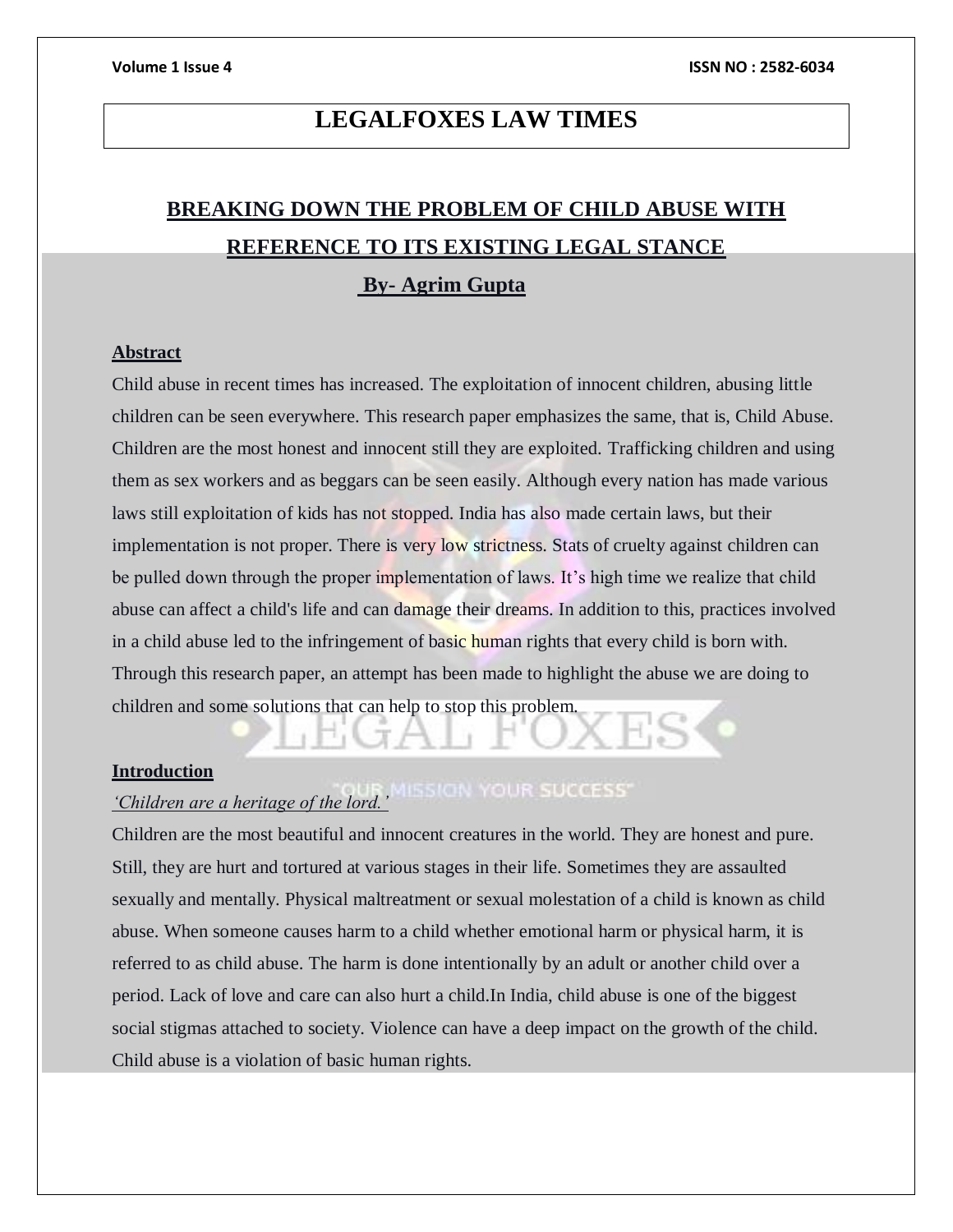#### **Volume 1 Issue 4 ISSN NO : 2582-6034**

### *'Childhood should be carefree, playing in the sun; not living a nightmare in the darkness of the soul.'- Dave Pelzer*

Childhood is the time of life in which we truly feel happy and enjoy even the smallest victories. But in the present time, everywhere we see, little children are doing odd jobs and working in the streets. Child abuse can be seen everywhere but poor kids are the ones who feel the brunt the most. They are unable to go to school due financial difficulty and even if there are some schools offering scholarships, they will still do the work to earn money for other basic necessities. They have to take responsibility for their family to earn and to feed.

The number of children being abused is increasing day by day. Sometimes caretakers and even parents are unable to treat their child in a nice way and this can result in child abuse.

#### **Types of Child Abuse**

- 1. *Physical Abuse* It includes every type of violence inflicted to the body of innocent children.
- 2. *Sexual Abuse* Forced sexual contact with anyone. Forcing underage children to have sexual intercourse against their will.
- 3. *Physical Neglect* Lack of proper care and attention to the child. In this, proper love not given to the child.
- 4. *Psychological or emotional abuse* Intentionally scaring a child or acting in an abusive or hostile manner towards a child.
- 5. *Psychological or emotional neglect* Ignoring children and ignoring their need for love and attention. Lack of positive attention to a child. Sometimes children have to see the fight between their parents.

#### **Child trafficking and the laws surrounding that**

One of the major problems that is present in India is child trafficking. Child trafficking according to the United Nations is the recruitment, transportation, transfer, harbouring, and kidnapping of a child for slavery, forced labour, and exploitation. In India children belonging to the lower caste, Dalits, minorities, tribal communities are the most vulnerable. They are easy targets. According to the 2012 Global Report on Trafficking in Persons released by United Nations Office on Drug and Crime (UNODC), 27 out of 100 victims of human trafficking between the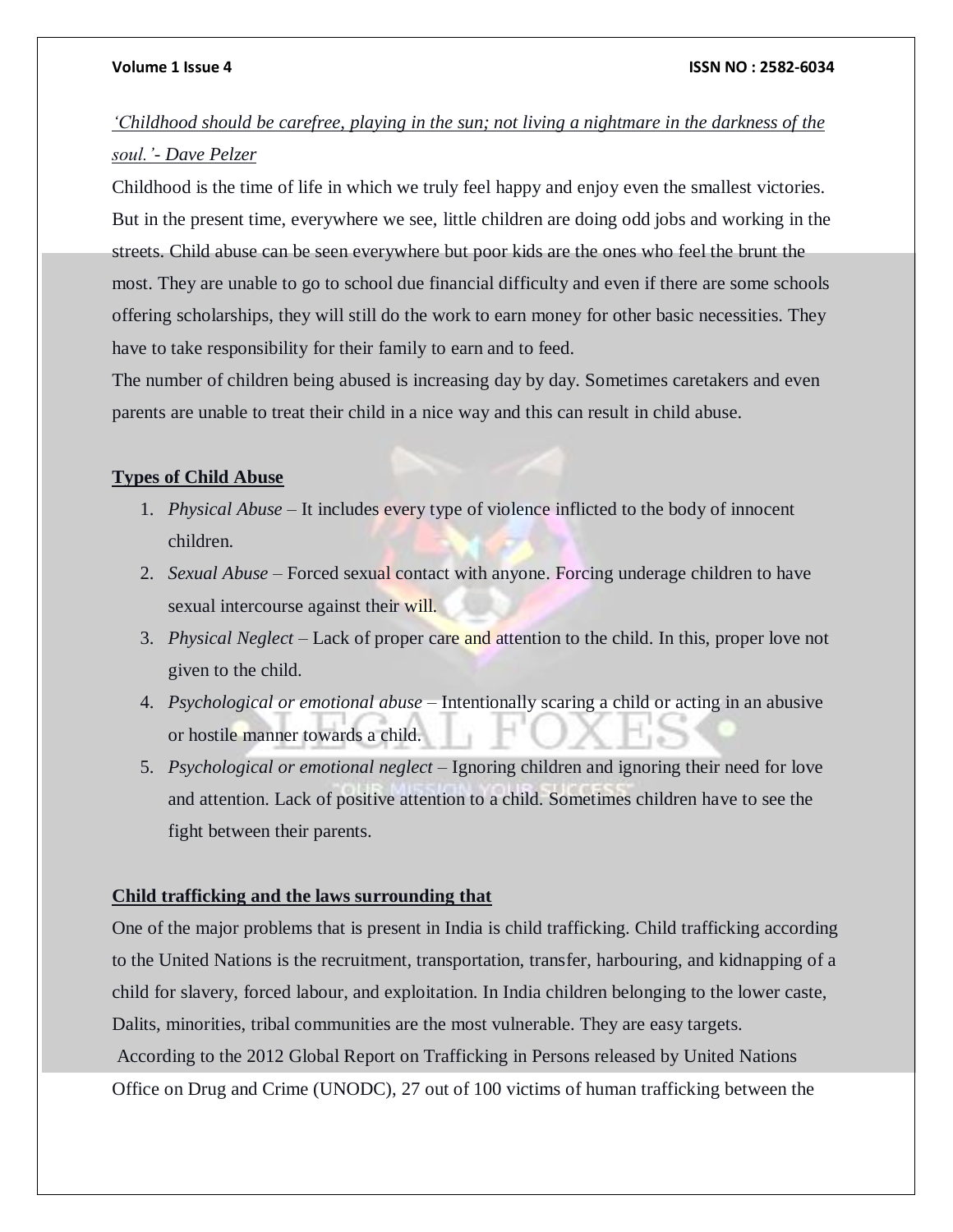#### **Volume 1 Issue 4 ISSN NO : 2582-6034**

years 2007 and 2010 are children. 61% of children were girls out of 3.85 lakhs children who went missing over 2010-14.<sup>1</sup>

The girls are sold and forced into prostitution and begging rackets. Their lives are exploited. Often the children of the poor are abused. Poor people live half of their life in debts that sometimes they are just so helpless that they have to sell their kids to survive. Parents of these kids are mostly betrayed by others. They have to trust the person who makes fake promises with them. Traffickers promise daily wages but all they do is the exploitation of innocent children. Lack of education and proper awareness is the main result of child abuse. In India, there is a huge need for the government to take strict actions. Thousands of kids are still working in brick factories, construction sites, etc.

#### *'Buildings are built on big-big lands but work is done by tiny-tiny hands.'*

Child trafficking can be for begging, organ harvesting, bonded labour, drug peddling, sexual exploitation, child soldiers, smuggling, etc.

#### Constitution of India -

Article 23 – prohibits traffic in humans and beggars, protects against exploitation, and makes the practice punishable under the law.

Article 24- protects children below age 14 from working in factories, mines, or other hazardous employment.

### "OUR MISSION YOUR SUCCESS"

#### Indian Penal Code -

l

Section 366A- It's a punishable offense to induce any minor girl under 18 years of age or to force her for intercourse.

Section 366B- It's a punishable offense to import any girl under 21 years of age with the wrong intention to illicit intercourse with another person.

Section 374- if the person against his will is compelled to do labour, it will also be punished.<sup>2</sup>

<sup>1</sup>Available at - <https://www.cry.org/issues-views/child-trafficking> ( Last visited 13th August 2020)

<sup>&</sup>lt;sup>2</sup>Available at - <https://blog.ipleaders.in/human-trafficking/> (last visited 13th August 2020)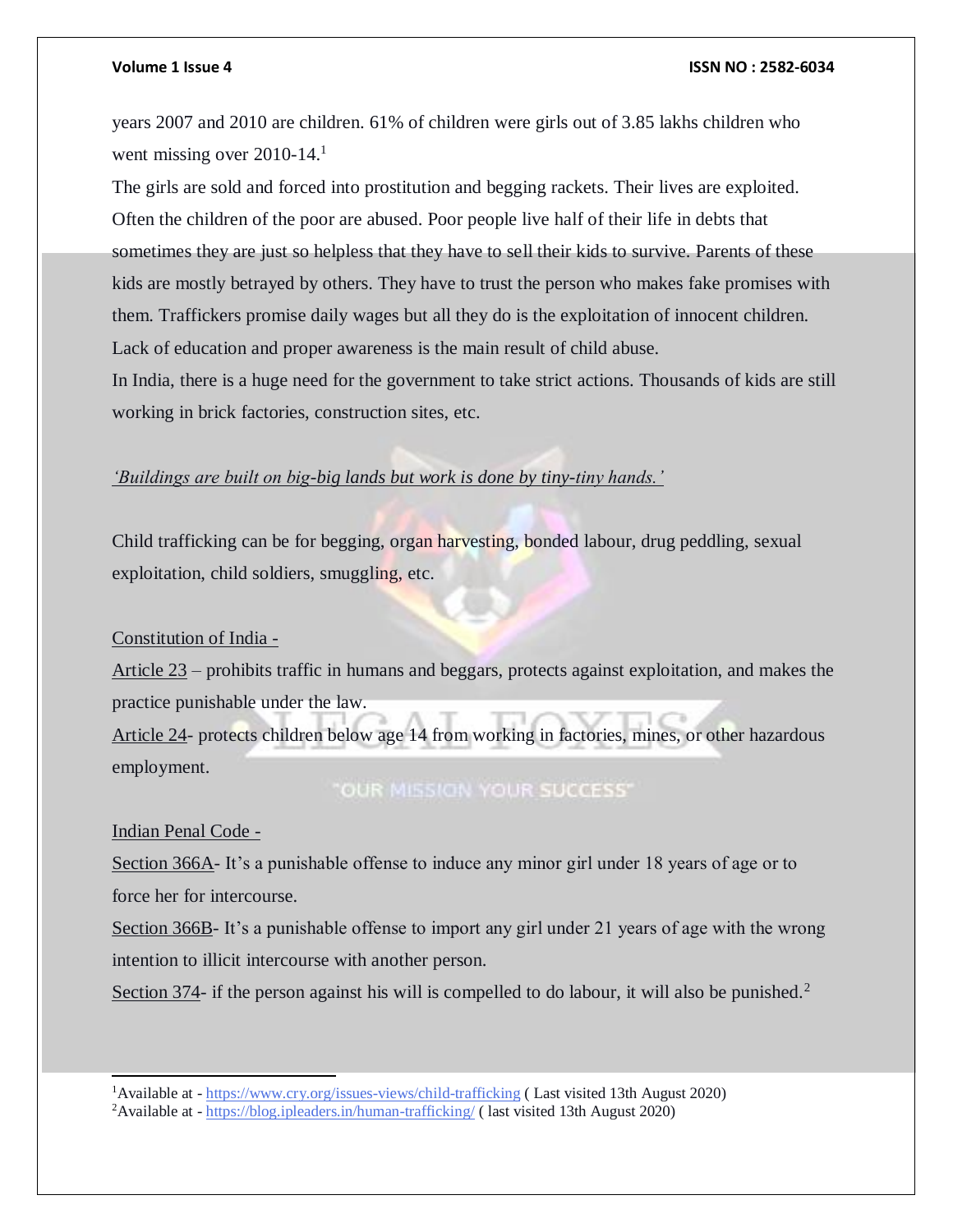l

#### **Volume 1 Issue 4 ISSN NO : 2582-6034**

### **Child prostitution and its legal stance**

Exploiting and involving a child in sexual work is termed as child prostitution. In India, a huge number of children are sold in the market and then used as sex workers against their will. It feels like a nightmare to children who face these things.

*'A lot of people in our community don't want to believe that child abuse happens in their neighbourhoods but its does'- Shari Pulliam*

Child prostitution is illegal still it happens. This is because we turn a blind eye towards helpless children and our laws are not that strict to prevent it. The child is kidnapped, tortured, and then is left with no choice. Some children are even sold to foreign countries and they go through this trauma during their whole life.

According to Section372 and 373 of Indian Penal Code, 10 years of imprisonment and fine can be awarded if there is buying and selling of girls for prostitution.

Despite various laws, children prostitution in India is only increasing. India has a very high volume of child trafficking. A child disappears every eight minutes. 4 out of 10 prostitutes are children according to the Indian Government and girls make the majority in children sex trafficking. Into red-light districts in India over 2 million women and children are trafficked for sex.<sup>3</sup>

A child can become a victim of commercial sexual exploitation when they are vulnerable. It damages a child not only extrinsically but intrinsically as well. Violence from home or poverty can also be the reason for child abuse. Sometimes they are sold by their parents and sometimes they are kidnapped. They are forced to sell their bodies to survive.

Millions of girls and women must live under the darkness of human trafficking across the globe. They are forced and they must live in continuous darkness and pain. Every second of their life is in fear. Child prostitution happens in the darkness that is why it is difficult to get exact numbers of victims. Most of the victims are small girls under the age of 14. Sexual exploitation is the

<sup>&</sup>lt;sup>3</sup>Available at - [https://en.m.wikipedia.org/wiki/Child\\_trafficking\\_in\\_India](https://en.m.wikipedia.org/wiki/Child_trafficking_in_India) ( last visited 13th August 2020)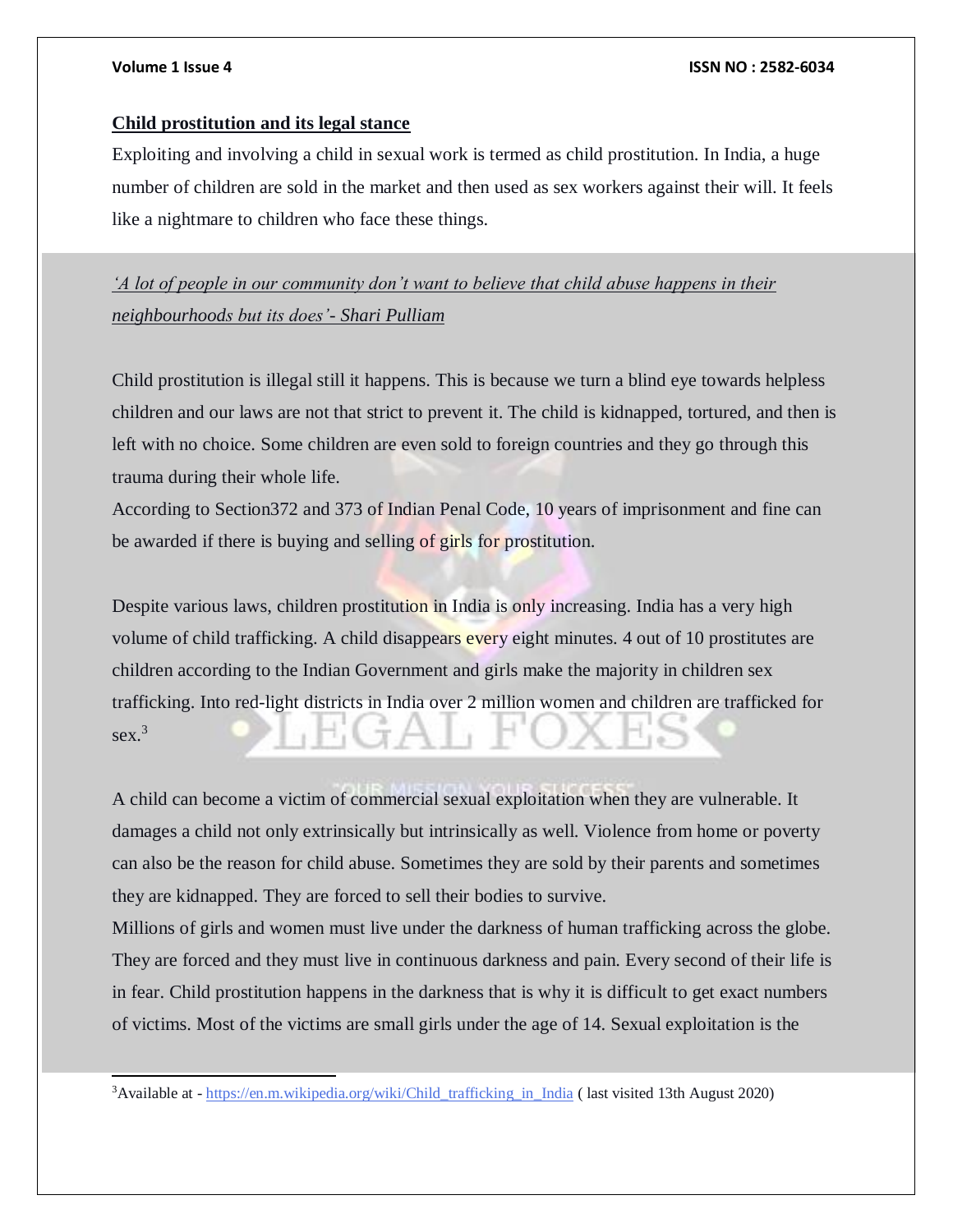#### **Volume 1 Issue 4 ISSN NO : 2582-6034**

main reason for the buying and selling of little kids. Exploitation happens where poverty and gender discrimination exist. Child abuse is a serious crime that shatters the lives of families. This crushes little children's dreams.

There are many real cases of child abuse that have happened all over the world. Some survivors have gone through so much that their stories can break anyone's heart.

#### *MISTREATED FROM THE AGE OF 5*

Karla Jacinto belonged to a poor family in Mexico who said that she was raped 43,200 times. While telling her story she had tears in her eyes. She said she was mistreated and abused from childhood. She was rejected by her mother. She was targeted by a trafficker when she was just 12. She states that she was convinced to leave her house. Her story is filled with pain and struggle she faced during her life. She was forced to work as a prostitute, and it broke her completely.

Karla is now 23 years old and she has become an advocate against human trafficking.<sup>4</sup>



A 16-year-old girl was kidnapped with the promise of marriage on 16th January 1996. For 40 days she was raped by 37 of the 42 accused persons. The case went to the court where Kerala High Court acquitted 35 convicts on 20 January 2005 except the prime accused Dharmarajan. Women's rights activists criticized the decision.

The Kerala High Court upheld Dharmaraja's life sentence and acquitted 7 of the 35 surviving accused on April 4, 2014.<sup>5</sup>

<sup>&</sup>lt;sup>4</sup>Available at - [https://edition.cnn.com/2015/11/10/americas/freedom-project-mexico-trafficking](https://edition.cnn.com/2015/11/10/americas/freedom-project-mexico-trafficking-survivor/index.html)[survivor/index.html](https://edition.cnn.com/2015/11/10/americas/freedom-project-mexico-trafficking-survivor/index.html) ( last visited 14th August 2020)

<sup>5</sup>Available at - [https://en.m.wikipedia.org/wiki/Suryanelli\\_rape\\_case](https://en.m.wikipedia.org/wiki/Suryanelli_rape_case) ( last visited 14th August 2020)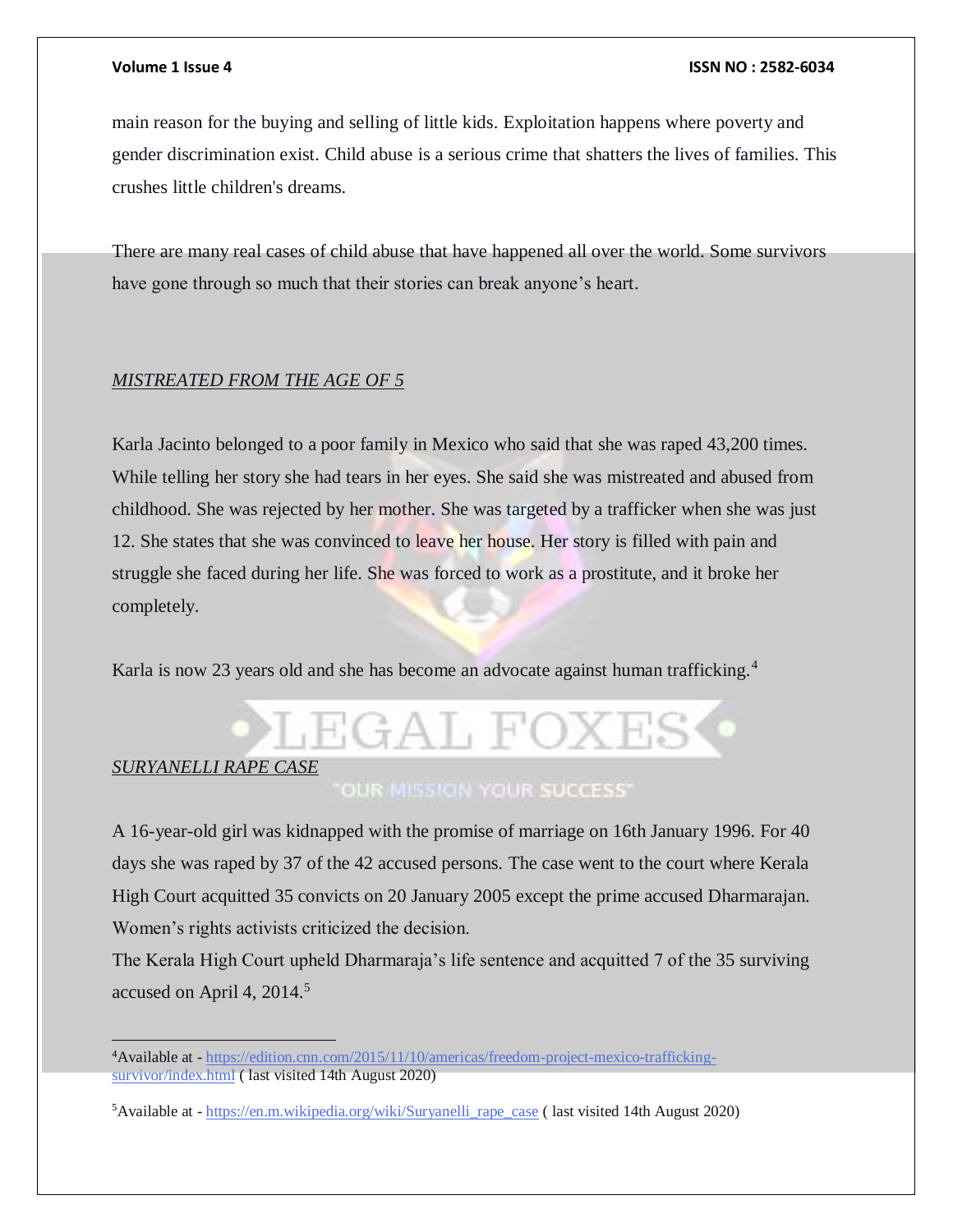#### **The pressing need to stop child abuse**

*'Child abuse does not go away, but 90 percent of child abuse is preventable.' – Karen Adams*

Child abuse needs to be stopped. Violence not only harms children physically but mentally also. It creates a dreadful impact on the mind of a child for their lifetime.

Children need to know that they are capable of love and attention. They must be told that their dreams matter and it is totally fine to dream about anything. Being a parent is never easy but for the betterment of the child, they have to battle all the wars. Whenever their child is facing any problem, they should offer a hand to help. Adults should try to control their anger and should behave nicely with kids. Children learn everything from adults. The way we will treat our kids is the way they will treat others. Parents should get involved in children's work so that they can understand their kids properly. Caretakers should always be active to help children. Different programs should happen in schools. Children should be taught how to treat and how to react to others.

The major problem is most of the cases are not reported. So it's high time to be a responsible human. Crimes are always in front of us still, we ignore them. We should take a pledge that every crime must be reported. We should not turn a blind eye towards a victim. Children should be kept away from drugs and alcohol. Parents should try to understand them and should try to teach them not by violence but by love. Parents often feel frustrated from workload, but it should be kept aside while talking to innocent children. Enough education should be provided to both parents and children so that they can never discriminate against any religion or sex. Parents should love their daughters as much as they love their sons. No one is inferior.

*'To terrify children with the image of hell, to consider women and inferior creation-is that good for the world?' – Christopher Hitchens*

### **Conclusion**

 $\overline{a}$